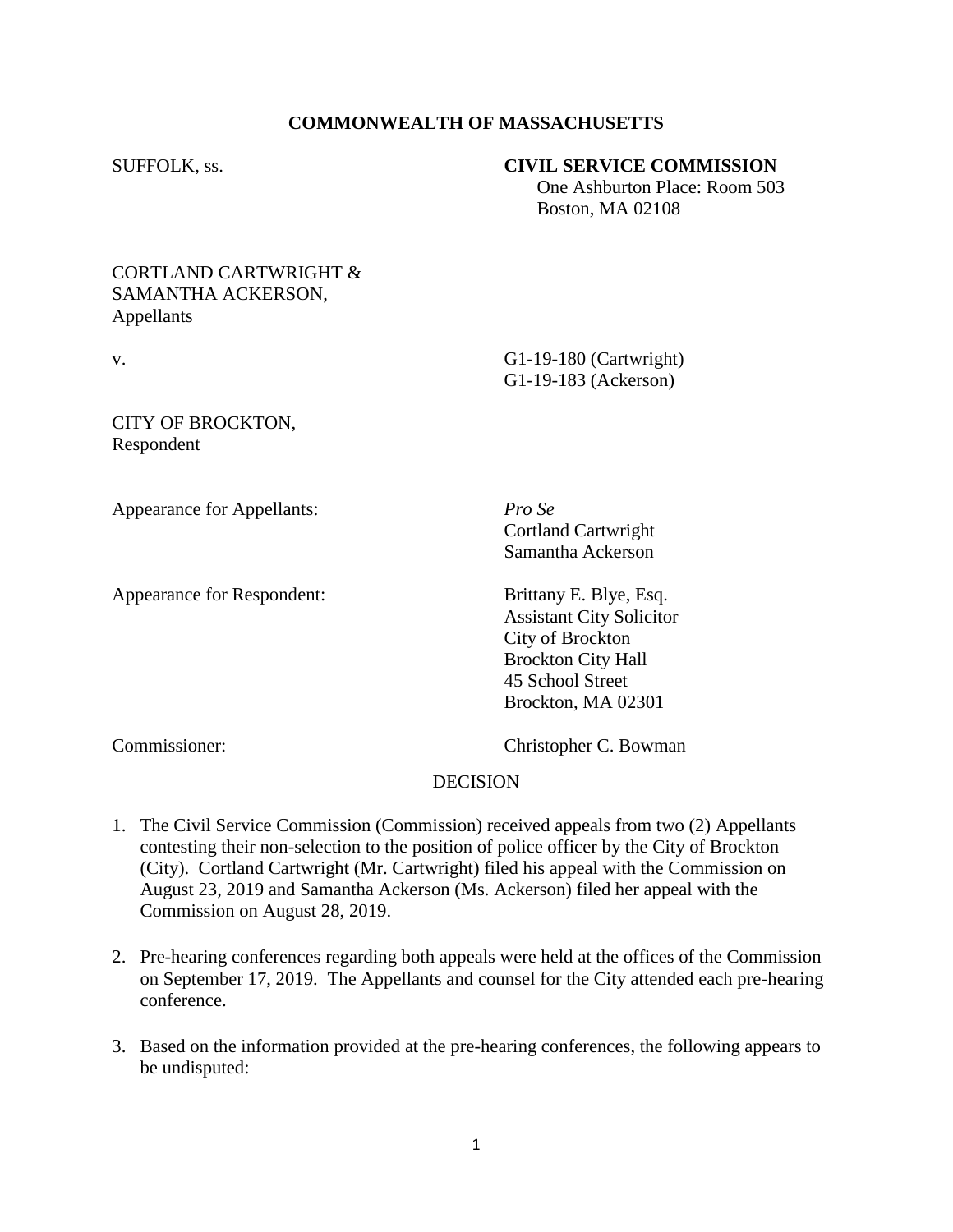- A. The City granted conditional offers of employment to the position of police officer to both candidates.
- B. Among the conditions were the following: 1) Successful completion of a medical examination; 2) Successful completion of a psychological examination; 3) successful completion of the Physical Abilities Test (PAT) conducted by the state's Human Resources Division (HRD); and 4) successful completion of a Police Academy.
- C. Both Appellants successfully completed the medical examination, psychological examination and the PAT.
- D. Both Appellants were notified that they were accepted into the Police Academy.
- E. Both Appellants, upon being notified of their acceptance into the Police Academy, notified their employers at the time that they would be resigning to accept a police officer appointment in Brockton.
- F. Entrance requirements into a Police Academy fall under the Massachusetts Municipal Police Training Committee (MPTC).
- G. Shortly prior to the Police Academy start date, both Appellants were notified of a new physical fitness entrance requirement to enter the Police Academy, above and beyond the already-completed PAT.
- H. Specifically, the Appellants, prior to entering the Police Academy, were required by the MPTC to undergo a physical fitness examination that included completion of a 1.5 mile run, push-ups, sit-ups and a 300 meter run.
- I. Mr. Cartwright failed to complete the sit-up and 1.5 mile run portion of the examination within the time limits.
- J. Ms. Ackerson failed to complete the 1.5 mile run portion of the examination within the time limit (by 19 seconds).
- K. The MPTC rescinded both Appellants' acceptance into the Police Academy.
- L. The City rescinded the Appellants' conditional offers of employment. Mr. Cartwright's non-selection was not considered a bypass, as nobody ranked below him was appointed. Ms. Ackerson's non-selection was a bypass.
- M. Mr. Cartwright was able to rescind his resignation at his current employer and is still employed.
- N. Ms. Ackerson was not able to rescind her resignation with her former employer and is now unemployed.
- 4. A review of the MPTC minutes in 2019 shows that the MPTC has been debating the issue of new physical fitness standards and when/how they should be implemented for several months.
- 5. According to the May 28, 2019 MPTC minutes:
- 6. "The Boston and Worcester Police Academies have concerns about the new fitness standards and asked that the Committee revisit the previously-implemented ROC entry-level fitness requirements. Superintendent Cox from the Boston Police Department told the Committee that the academy staff administered the entry-level standards to the recruits in its current academy to estimate the impact of the standards. The fitness standards were not in effect when the Boston and Worcester police academies collected data from the physical fitness tests. **However, the data demonstrated that the majority of student officers in both**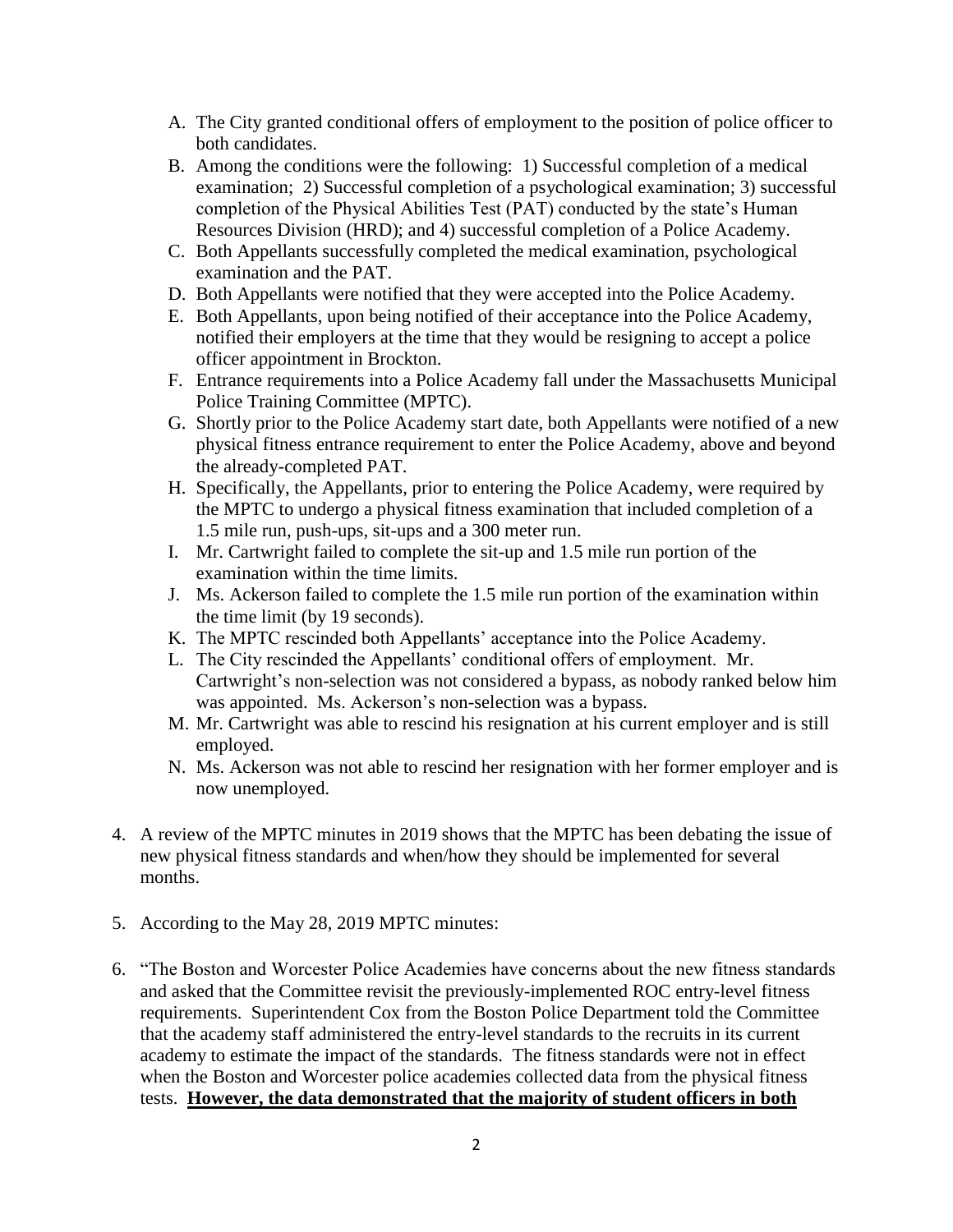**police academies would not have passed the new entry level standards**. As a result, the Boston Police Department is asking the Committee to revisit the entry level standards before its implementation. One proposal was to allow academies flexibility when administering the entry level standards.

Joe Vieira commented that the decision to front load the entry level standard will benefit the smaller departments. If a recruit was unable to pass the entry level standards, a smaller department could send multiple people and still be able to secure a spot within an academy. Chief O'Donnell added that the entry level fitness standard ensures that people entering an academy are in shape and less likely to get injured while performing PT.

Superintendent Cox explained that implementing an entry level fitness standard for an entrance into the academy can have significant impact on larger departments. **The Boston Police Department attracts people with a variety of backgrounds who may not have the resources to prepare for these standards.** The Committee discussed whether the standard is too high and whether it should consider an exit standard.

There is a disparity in the numbers for Worcester, Springfield and Boston. U/S Reidy said that the standard is having a significant impact on the larger departments. One solution considered was postponing the implementation of the entry level fitness standards to see if the standard should be adjusted.

Chief Hicks suggested keeping the process for entry level standards in place but deferring the requirement until July 2020. Deferring the standards would allow additional data to be collected. Ed Zivkovich recommended another option. The Committee could contract with a person who has a physiology degree who could collect data and make recommendations on what are reasonable fitness standards. There was further discussion about offering a standard and lowering the percentage. **U/S Reidy said that the Committee should hold off on implementing the entry level fitness standards until more data is collected. The standards are impacting the three (3) largest cities in Massachusetts and therefore it may not be beneficial to rush implementation for July 2019**." (emphasis added)

- 7. Ultimately, the MPTC, on May 28, 2019, by a 7-3 vote, voted to implement a 6-month moratorium on the new fitness standards until January 1, 2020.
- 8. According to the June 21, 2019 MPTC minutes:

"At last month's meeting, concerns of a few of the Commonwealth's largest departments over the entry-level fitness standards that had been recently voted on for implementation July 1, 2019, produced a six-month moratorium on its implementation, moving it to January 1, 2020. Chairman Hicks commented that he has been receiving feedback that this was not a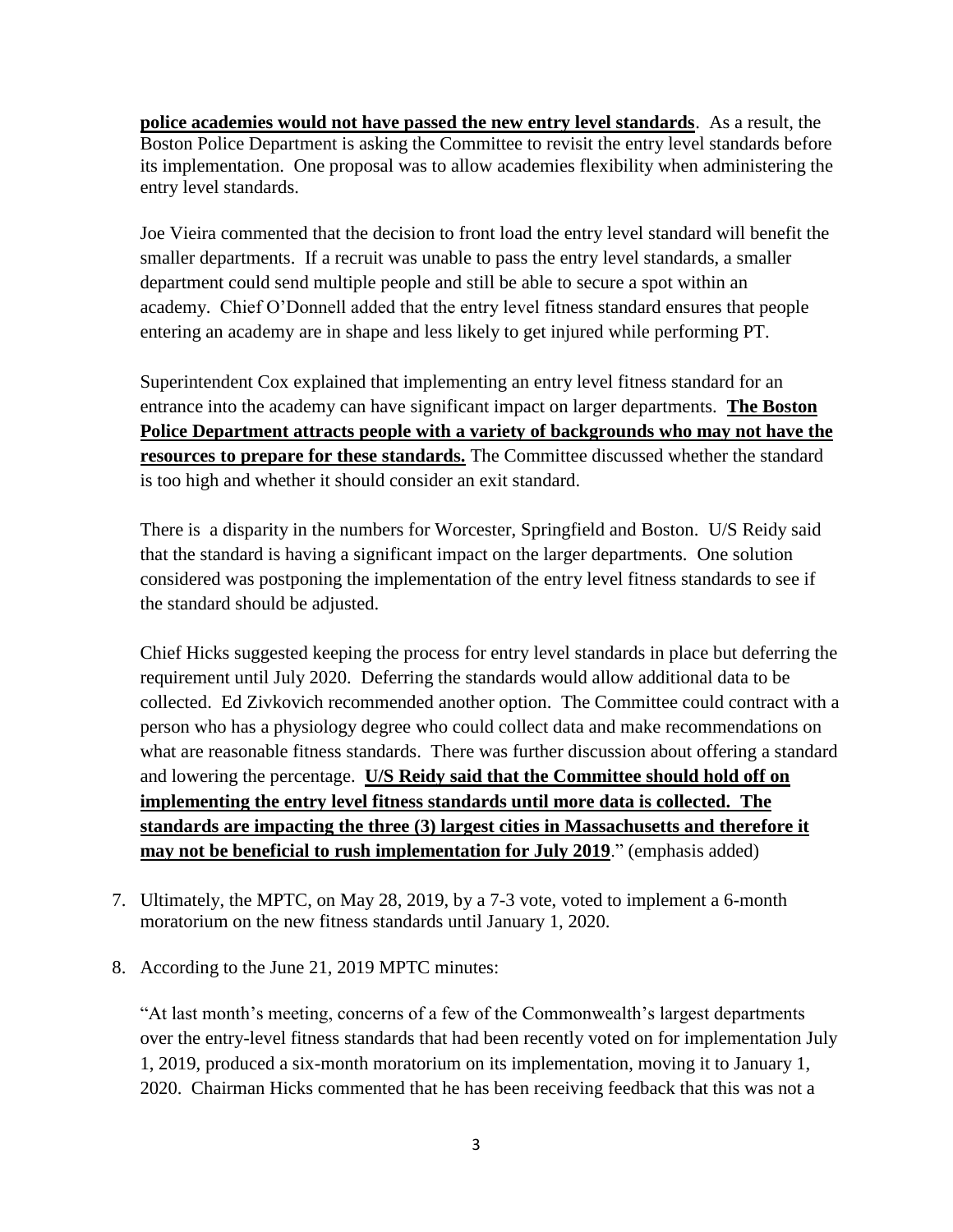welcome change. He stated that the Committee needs to be sensitive to all cities and towns in the Commonwealth. There was much discussion about a lower entry standard, giving time to build to a predetermined higher standard of fitness. It was suggested that MPTC might develop a training video on how to properly prepare for training, available to those who are considering pursuing this career. A lower entry level would allow more students entry and with an opportunity for coaching in Health and Wellness on how to build strength and stamina, with a reasonable goal. Those departments that have cadet programs could be mentoring these students and help prepare them for application. Several ideas were offered with regards to working with candidates during the hiring process. Ultimately, a new Motion was made to reconsider the Motion of last month's meeting regarding the moratorium on entry-level fitness testing to enter a police academy and instead revise the fitness standard to establish a 30<sup>th</sup> percentile entry level (based on the Cooper Institute norms) for any academy beginning after September 1, 2019. Students must also then attain the  $40<sup>th</sup>$  percentile in all four events by week 8. Those who fail to do so will be retested by week 10. Failure to meet the standard by week 10 will result in dismissal for non-disciplinary reasons. Participation requirements remain in effect. The Motion was seconded and passed, one abstention (Vieira). Jason Shea, MPTC SWC will be asked to amend the daily PT regimen to reflect the new standards"

- 9. Both of the Appellants were scheduled to begin the Police Academy in Randolph on September 9, 2019, nine (9) days after the new effective date referenced above.
- 10. The City of Brockton is a "consent decree" community and, thus, is required to submit any reasons for bypassing police officer candidates to HRD for approval.
- 11. There was nothing in the record showing whether the City sent the reason for bypassing Ms. Ackerson to HRD and/or whether such reason was reviewed and accepted by HRD.
- 12. On September 19, 2019, I issued a Procedural Order, requesting relevant information from the City and HRD, which was subsequently provided to the Commission.
- 13. That information provided confirmed that the City did not provide HRD with the reason for bypassing Ms. Ackerson, but, rather, notified her directly of the reasons for bypass.<sup>1</sup>

 $\overline{\phantom{a}}$ 

<sup>&</sup>lt;sup>1</sup> The correspondence provided by the City includes an email from the Brockton Police Department stating that Ms. Ackerson was not bypassed. This is incorrect. Since candidates ranked below Ms. Ackerson, who was willing to accept appointment, were appointed, a bypass occurred. The City, as a consent decree community, was required to provide HRD with the proposed reason for bypass.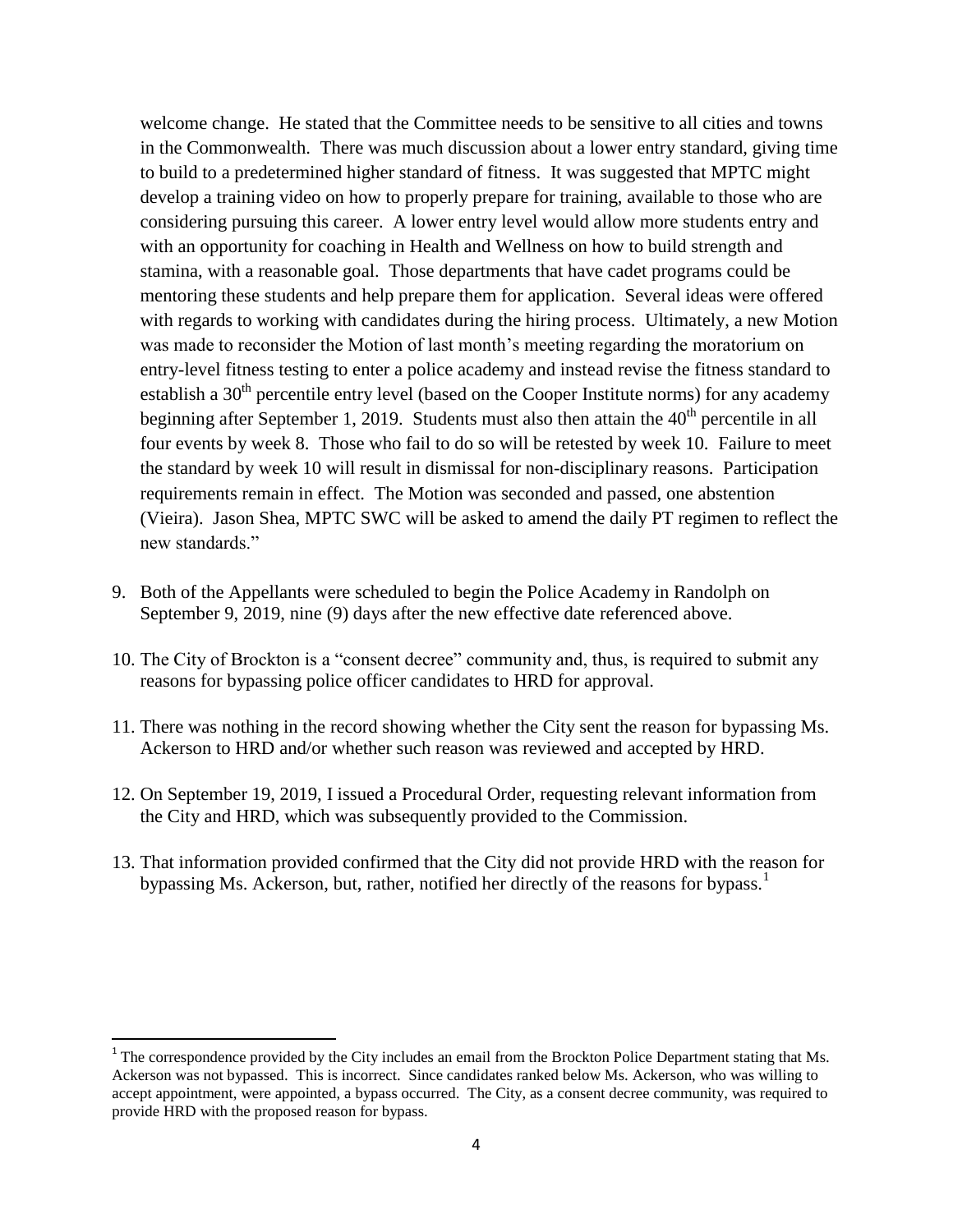#### *Analysis / Relief to be Granted*

 The undisputed facts here show that the Appellants are aggrieved persons. They were harmed through no fault of their own when the entrance requirements for police officer were effectively modified mid-way through the hiring process.

 Both of the Appellants met all of the required conditions of the conditional offer of employment to be a Brockton Police Officer with the exception of completing the Police Academy. Upon being notified that they were accepted into the Police Academy, they both resigned from their employment at the time. Then, with little notice, they were abruptly informed of new entrance requirements for the Police Academy which were not in place at the time they signed the Certification as willing to accept employment or at any point in the process, including, but not limited to, the time at which they resigned from their employment.

 This is fundamentally unfair. As both of the Appellants stated at the pre-hearing conference, had they been aware of the new Police Academy entrance requirements at the time, they would have geared their physical preparation around those standards, as opposed to the standards of the PAT, which both of them successfully passed. This is of particular concern when, as here, the candidates are seeking a position in a City still subject to a consent decree and it appears that no data was collected by the MPTC regarding the potential impact the new standards would have regarding the disqualification of current or new recruits.

 For these reasons, relief is warranted to ensure that both Appellants, now aware of the new physical fitness requirements, have at least one additional opportunity to be considered for appointment as a Brockton Police Officer, a job for which the City already granted them a conditional offer of employment.

The Appellants' appeals are *allowed*.

 Pursuant to its authority under Chapter 310 of the Acts of 1993, the Commission hereby orders that:

1. HRD shall place the names of Cortland Cartwright and Samantha Ackerson at the top of any future Certification for permanent, full-time police officer in the City of Brockton until such time as they are appointed or bypassed.